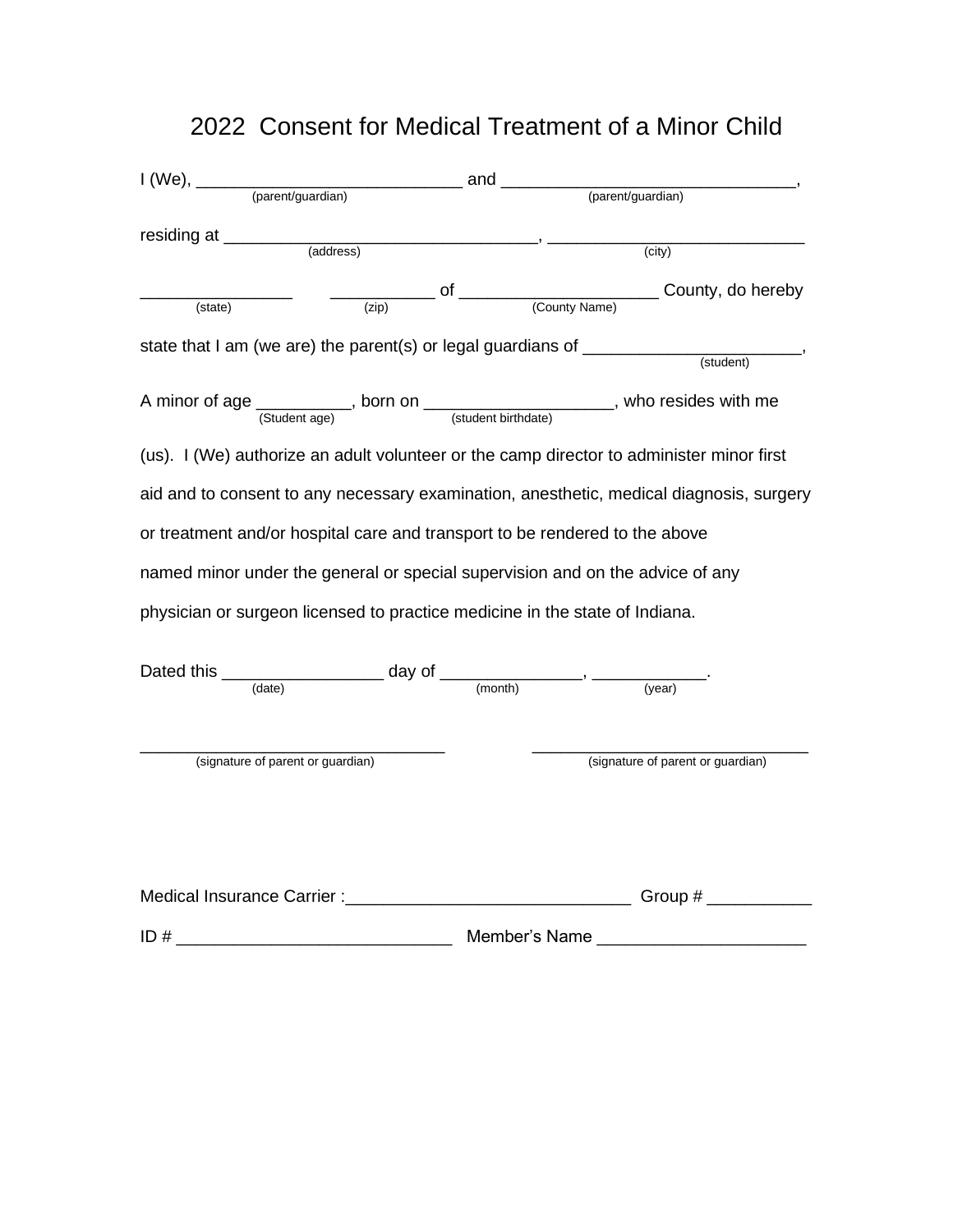## 2022 MEDICAL HISTORY FORM FOR TREATMENT OF MINORS

| Last Name First Name First Name                                                                                            |                       |                     | Middle Initial                        |
|----------------------------------------------------------------------------------------------------------------------------|-----------------------|---------------------|---------------------------------------|
| Date of Birth Place of Birth Sex: □M □ F                                                                                   |                       |                     |                                       |
| IN CASE OF EMERGENCY, PLEASE NOTIFY:                                                                                       |                       |                     |                                       |
| Name                                                                                                                       | Phone                 | Cell Phone          | Relationship                          |
|                                                                                                                            |                       |                     |                                       |
|                                                                                                                            |                       |                     |                                       |
| ALLERGIES TO MEDICATION AND OTHER SUBSTANCES? $\square$ Yes<br>Penicillin<br>Sulfa                                         | Aspirin               |                     | $\square$ No                          |
|                                                                                                                            |                       |                     | Insect Stings   Dther (explain below) |
|                                                                                                                            |                       |                     |                                       |
|                                                                                                                            |                       |                     |                                       |
| <b>Medications</b>                                                                                                         |                       |                     |                                       |
| Please list medications taken on a regular basis: _______________________________                                          |                       |                     |                                       |
|                                                                                                                            |                       |                     |                                       |
| Please list medications that need to be taken during the camp day (9am-4pm) and how to<br>administrator them:              |                       |                     |                                       |
|                                                                                                                            |                       |                     |                                       |
| ** Medication must come to camp in the original container and placed in a Ziploc bag<br>labeled with the camper's name. ** |                       |                     |                                       |
| <b>MEDICAL HISTORY:</b> Please check if your child has or has had, any of the diseases or<br>conditions listed below:      |                       |                     |                                       |
| <b>Frequent Headaches</b>                                                                                                  | <b>Heart Problems</b> | <b>Diabetes</b>     | <b>Asthma</b>                         |
| <b>Seizures</b>                                                                                                            | <b>Hives</b>          | <b>Ear Problems</b> | <b>High Blood Pressure</b>            |
| <b>Eye Problems</b><br>$\overline{H}$ so, please explain.                                                                  | ADHD                  | <b>Autism</b>       | Other:                                |